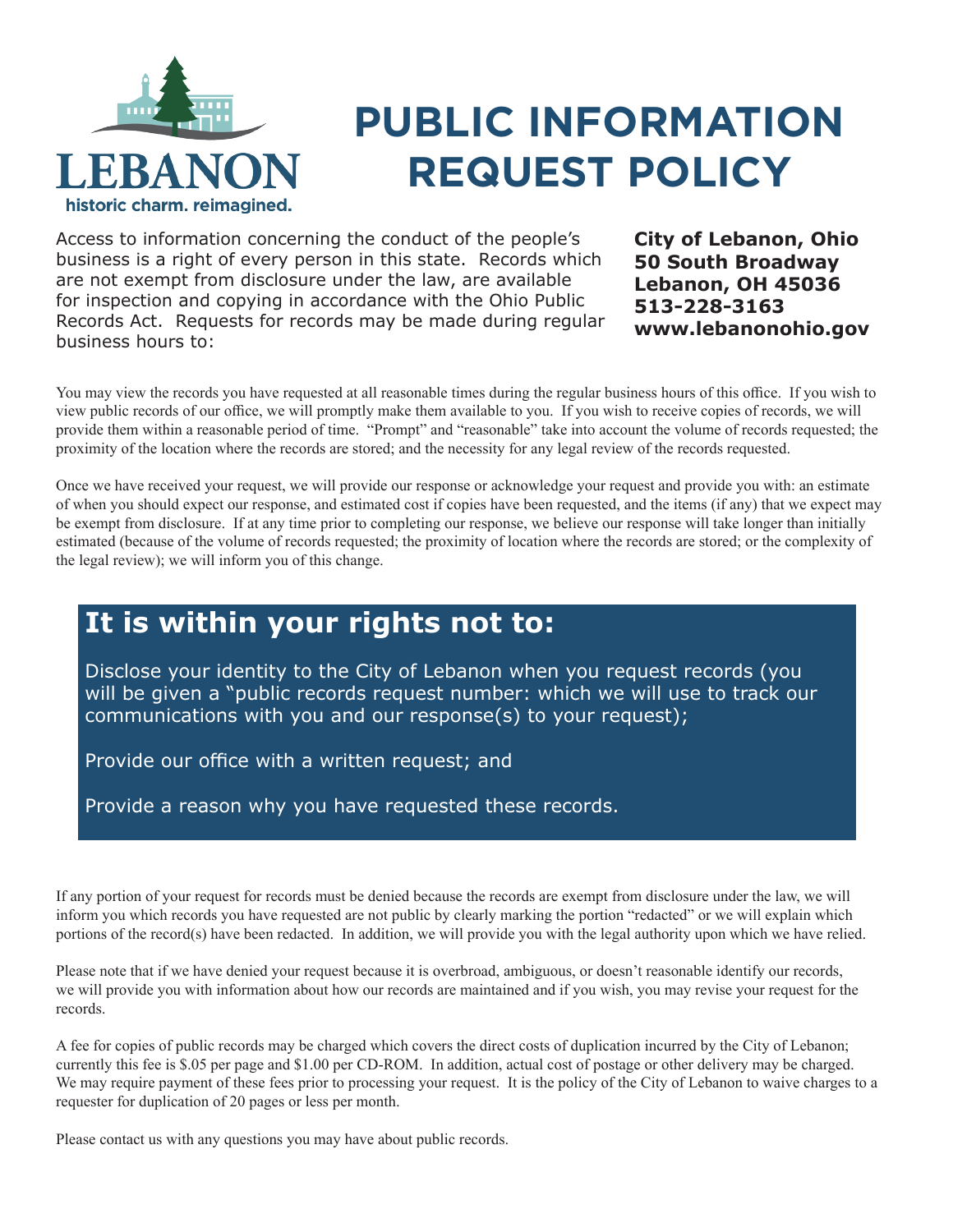

## CITY OF LEBANON, OHIO PUBLIC RECORDS **REQUEST FORM**

Under Ohio law, you are not required to put your request in writing. You are also not required to identify yourself. However, we ask you to provide the information below because it will help us expedite our response to your records request. Please refer to the Public Information Request Policy of the City of Lebanon, Ohio posted on Lebanon's website at: https://cms8.revize.com/revize/lebanonoh/Government/PUBLIC%20RECORDS%20POLICY%20202 0.pdf for additional information.

## 1. NAME OF PERSON REQUESTING RECORDS:

- 2. CONTACT INFORMATION FOR PERSON REQUESTING RECORDS:
	- **EMAIL:**

PHONE NUMBER: University of the contract of the contract of the contract of the contract of the contract of the contract of the contract of the contract of the contract of the contract of the contract of the contract of th

3. DESCRIBE IN DETAIL THE RECORDS SOUGHT:

| 4. WOULD YOU PREFER EMAILED COPIES OR PAPER COPIES, OR DO YOU WANT TO<br><b>INSPECT THESE RECORDS? (CIRCLE ONE)</b>               |
|-----------------------------------------------------------------------------------------------------------------------------------|
| $\mathsf{EMAIL}$ COPIES $\mathsf{NPER}$ COPIES (estimated copy cost: \$<br><b>INSPECT</b>                                         |
| The charge for paper copies is \$0.05 per page.<br>The charge for downloaded computer files to a compact disc is \$1.00 per disc. |
|                                                                                                                                   |
| STAFFER TAKING REQUEST:<br>-------------------------------                                                                        |
| DATE AND TIME OF REQUEST:                                                                                                         |
|                                                                                                                                   |
| CIRCLE ONE: CASH CHECK (No.________) MONEY ORDER                                                                                  |
|                                                                                                                                   |
| NOTES:                                                                                                                            |